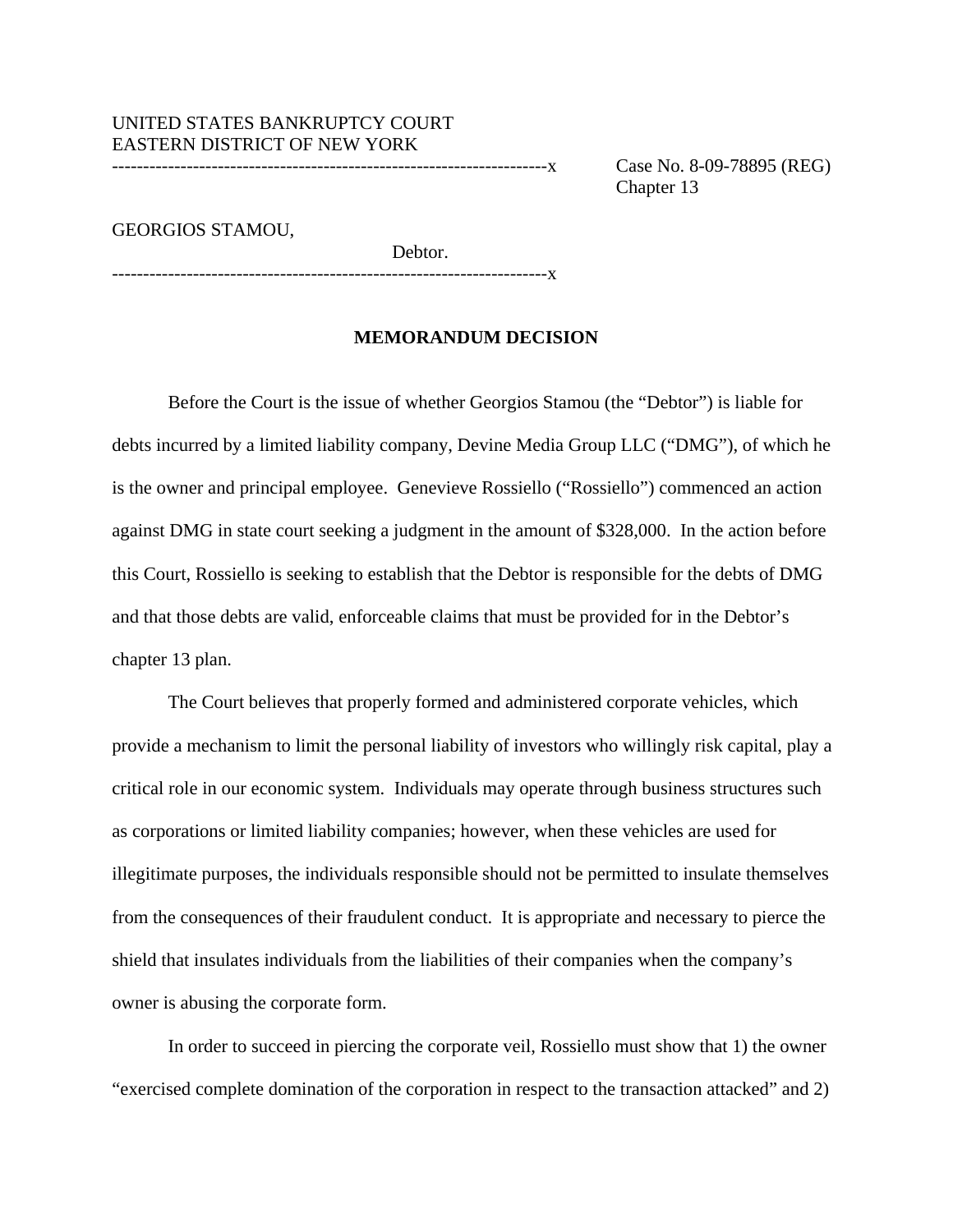"such domination was used to commit a fraud or wrong against the plaintiff which resulted in injury." *Morris v. State Dep't of Taxation & Fin.*, 82 N.Y.2d 135, 141 (1993). It is important to note that in applying New York law, the moving party must establish that a wrong has been committed before a corporate veil may be pierced.

Rossiello and  $DMG<sup>1</sup>$  entered into an agreement whereby  $DMG$  would create a film based upon a script provided by Rossiello. Rossiello in turn agreed to finance the venture. While DMG and Rossiello did not have a written agreement regarding how the funds could be used, the Court concludes that DMG surpassed all boundaries of plausible uses for Rossiello's money when DMG admittedly diverted money from the venture for the Debtor's personal use. DMG is liable for the harm to Rossiello. Since the Court finds that the Debtor dominated DMG and used DMG to perpetrate this wrong against Rossiello, the Court will pierce the corporate veil of DMG and hold the Debtor liable for DMG's wrongdoing. At this time the Court is not making a determination as to the amount of the Debtor's liability or the dischargeability of Rossiello's claim.

# *Jurisdiction*

This Court has jurisdiction over this core proceeding under 28 U.S.C. sections 157(b)(2)(J) and 1334(b), and the Eastern District of New York standing order of reference dated August 28, 1986, as amended by order dated December 5, 2012. This Memorandum Decision contains this Court's findings of fact and conclusions of law to the extent required by Bankruptcy Rule 7052.

 $1$  For purposes of this Memorandum Decision, when there is discussion of DMG's acts or contracts, it should be understood to mean that the Debtor has acted or entered into the contract on behalf of DMG.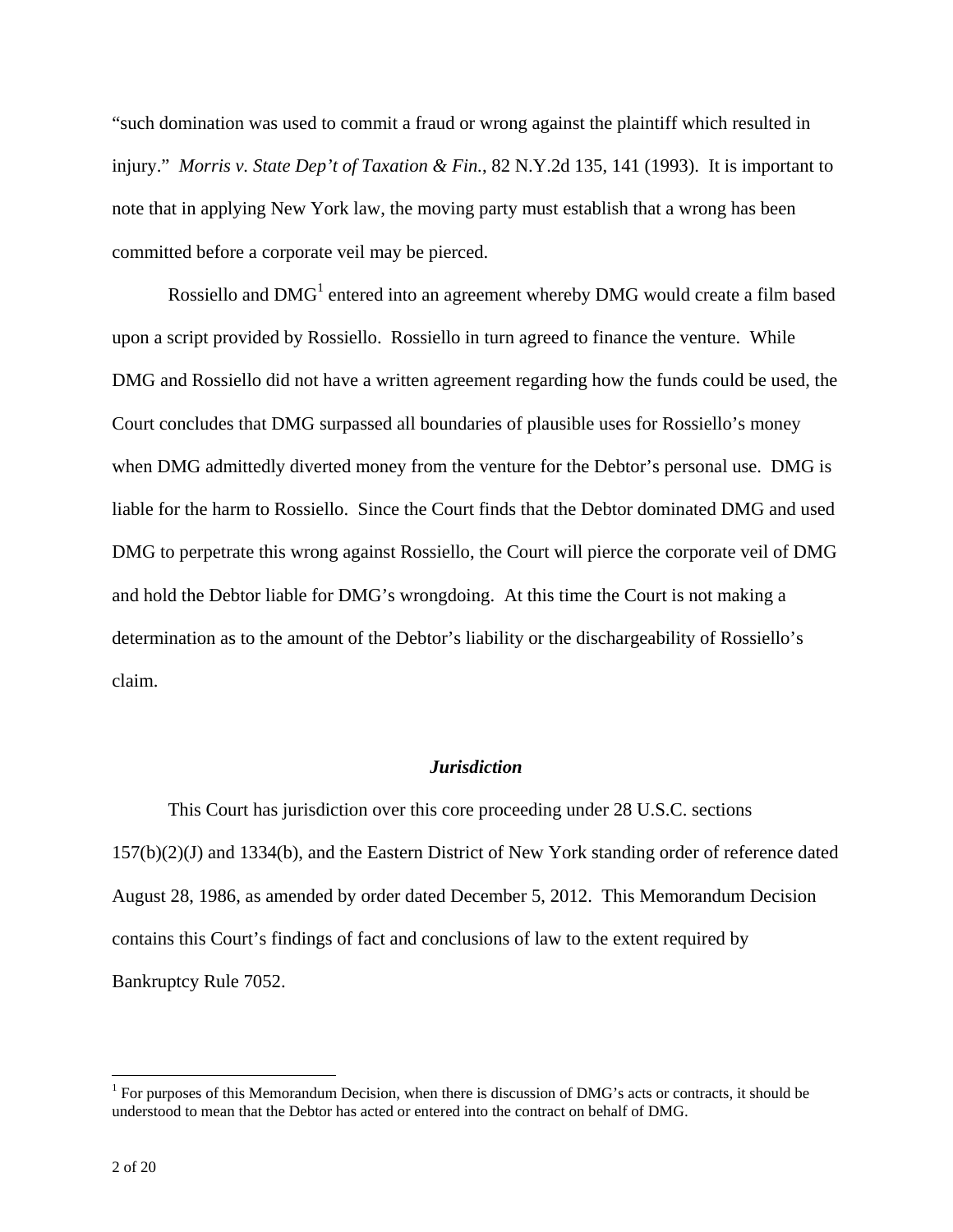## *Procedural History*

On November 18, 2009, the Debtor filed a petition under chapter 13 of the Bankruptcy Code. On July 16, 2010, the Debtor confirmed a 100% plan. The Debtor is an owner of DMG.

 On February 17, 2009, Rossiello commenced an action against DMG by filing a Summons and Complaint in the Supreme Court of the State of New York, County of Suffolk ("State Court Action"). The complaint asserts that, upon information and belief, DMG failed to repay funds given to it by Rossiello to produce a film, despite Rossiello's demands for repayment. Furthermore, the complaint alleges that (i) DMG has been unjustly enriched in the sum of \$328,000; (ii) DMG willfully deceived Rossiello causing her damage in the amount of \$328,000; (iii) DMG breached its fiduciary duty to act in good faith and in Rossiello's best interests, and improperly retained the funds; and (iv) DMG unlawfully exercised dominion over the funds, converting the funds to its own use and benefit, without the knowledge, consent, or authority of Rossiello.

On July 28, 2010, Rossiello took the Debtor's deposition in the State Court Action. On or about October 12, 2010, Rossiello sought to add the Debtor to the State Court Action as an additional defendant. However, Rossiello was informed that the Debtor had filed a bankruptcy petition, and thus, Rossiello was prohibited from joining the Debtor in the State Court Action due to the automatic stay that went into effect pursuant to 11 U.S.C. section 362(a).

On April 14, 2011, after the Debtor's plan was confirmed, Rossiello filed a motion seeking relief from the automatic stay to permit Rossiello to add the Debtor as a defendant in Rossiello's State Court Action against DMG. Rossiello argued that the Debtor was a necessary party because the Debtor is the principal employee and 50% owner of DMG. Rossiello claims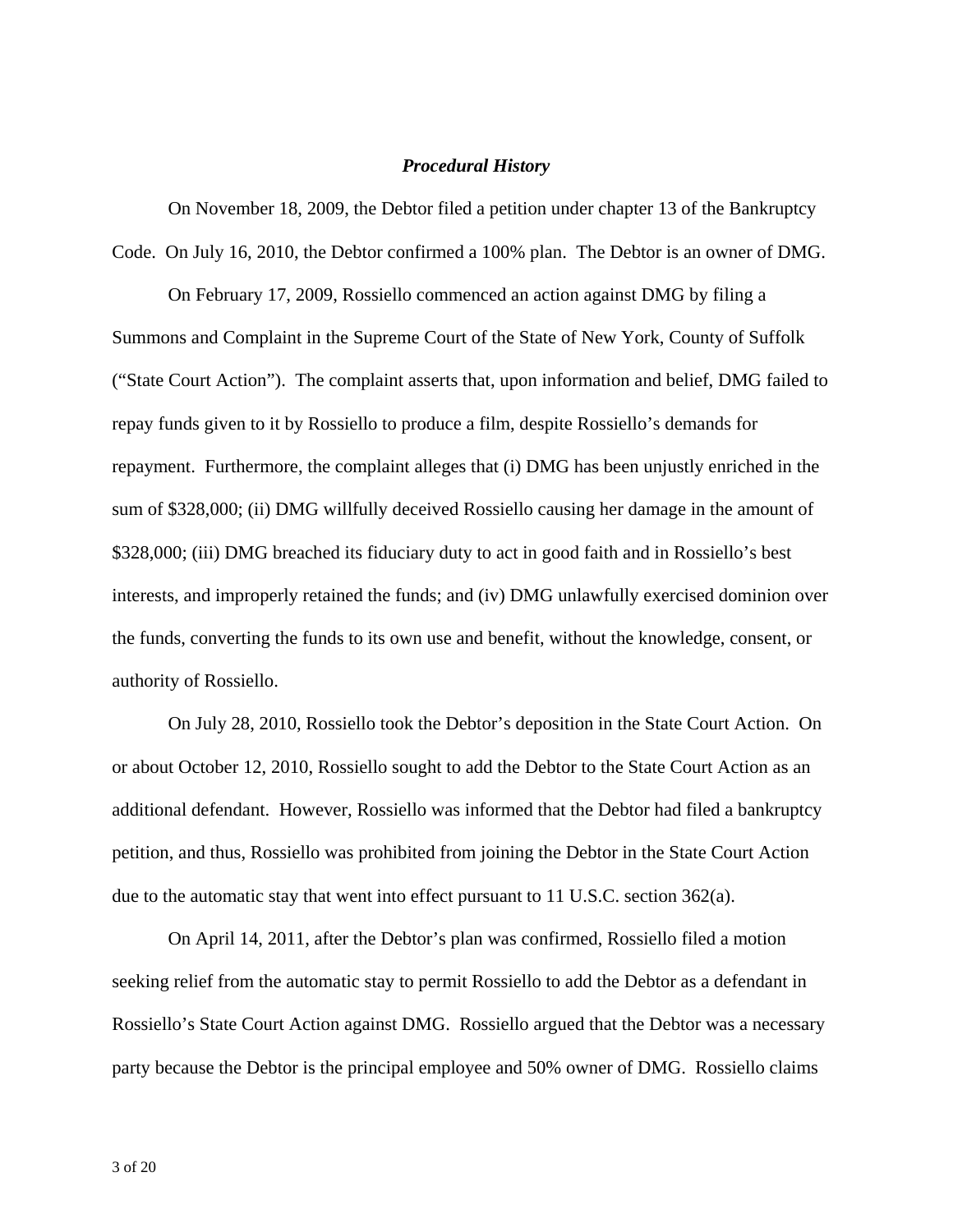that the joinder of the Debtor in the State Court Action is essential for the purpose of determining whether or not the Debtor is personally liable to Rossiello and, if it is so determined, to fix the amount of her claim against the Debtor in the State Court Action. Rossiello asserts that the Debtor and DMG are both responsible for defrauding Rossiello and for breaching fiduciary duties to Rossiello. During a hearing before this Court on the motion for relief from stay, both parties agreed that it would be beneficial for this matter to be resolved by this Court, as a contested matter. This Court is to determine whether the Debtor is liable to Rossiello.

On May 10, 2011, Rossiello and the Debtor entered into a stipulation, which was so ordered by this Court. In the stipulation, the parties agreed that if the Debtor is found to be personally liable to Rossiello under a veil-piercing theory, then Rossiello is authorized to file a late claim in the Debtor's bankruptcy case. Pursuant to the stipulation, such claim will be allowed as if it had been timely.<sup>2</sup> It was further stipulated that if a claim is filed, the Debtor will not object to the claim on the basis of timeliness. The Debtor did not waive his right to object to Rossiello's claim on any other basis. The parties also agreed that the State Court Action would be held in abeyance pending the determinations of this Court.

On December 8, 2011, Rossiello filed a motion for summary judgment<sup>3</sup> (i) determining that DMG and the Debtor are one and the same; (ii) determining that the Debtor is personally liable for DMG's obligation to Rossiello; (iii) determining that Rossiello's claim should be dealt with in the Debtor's chapter 13 plan; (iv) fixing the amount due to Rossiello at \$328,000; and (v) for such other, further, and different relief as this Court deems just and proper. The Debtor

<sup>&</sup>lt;sup>2</sup> Rossiello was not scheduled as a creditor in the Debtor's petition.<br><sup>3</sup> This is a contexted matter nursuant to East B, Bonky B, 0014. The

 $3$  This is a contested matter pursuant to Fed. R. Bankr. P.  $9014$ . Therefore, summary judgment is applicable pursuant to Fed. R. Bankr. P. 9014(c), notwithstanding the fact that no adversary proceeding has been filed in this matter.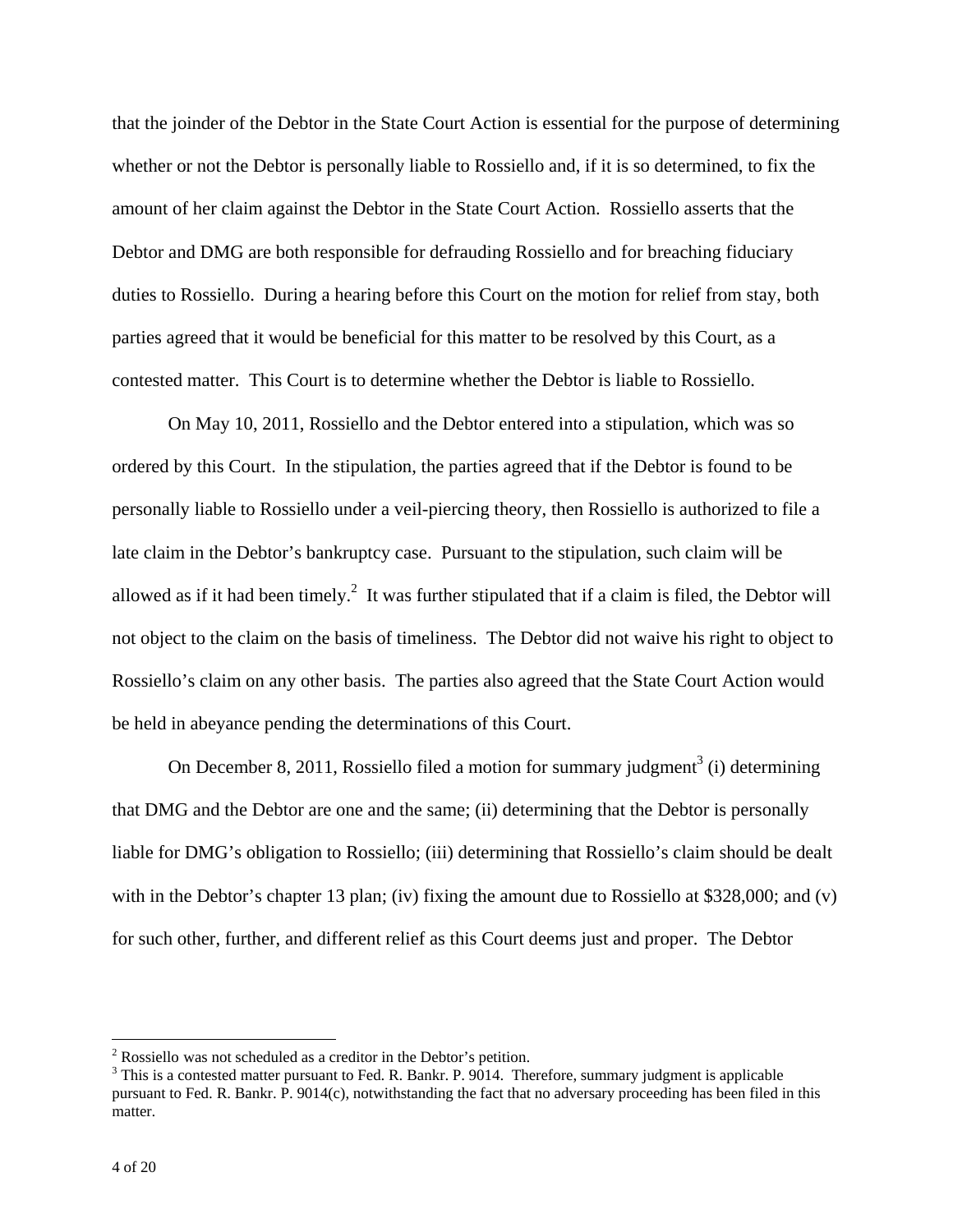opposed this motion stating that there were material issues of fact in dispute, which required an evidentiary hearing.

 On February 28, 2012, the Court scheduled an evidentiary hearing on Rossiello's motions for relief from the automatic stay and summary judgment in this contested matter. A hearing was held to determine whether the Debtor is personally liable for DMG's debts to Rossiello under a veil-piercing theory. The Court heard testimony by Rossiello, Robert San Filippo ("San Filippo"), and the Debtor, and admitted Rossiello's Exhibits 1, 2, 4, 5, and 6 into evidence without objection. The parties did not file any post-trial briefs, and the Court took the matter under submission.

### *Facts*

 The Debtor is the principal employee and 50% owner of DMG. The remaining 50% of DMG is owned by the Debtor's wife. DMG is engaged in the business of producing television programs and movies. DMG also performs marketing campaigns, web design, and general designing for customers. DMG does not have any officers, directors or board, personnel, or fulltime employees other than the Debtor. DMG, instead, uses independent contractors who are contracted for specific projects.

DMG was formed as a New York limited liability company on October 8, 2004. The office of DMG is located in the Debtor's home in Northport, New York. DMG has a checking account that is used for the business.

Rossiello owns the rights to a script for a motion picture project, tentatively titled, "Easy Street." Rossiello purchased the script, which is about a troubled child who is drawn into a life of organized crime. The script is based on Rossiello's husband, San Filippo, a self-proclaimed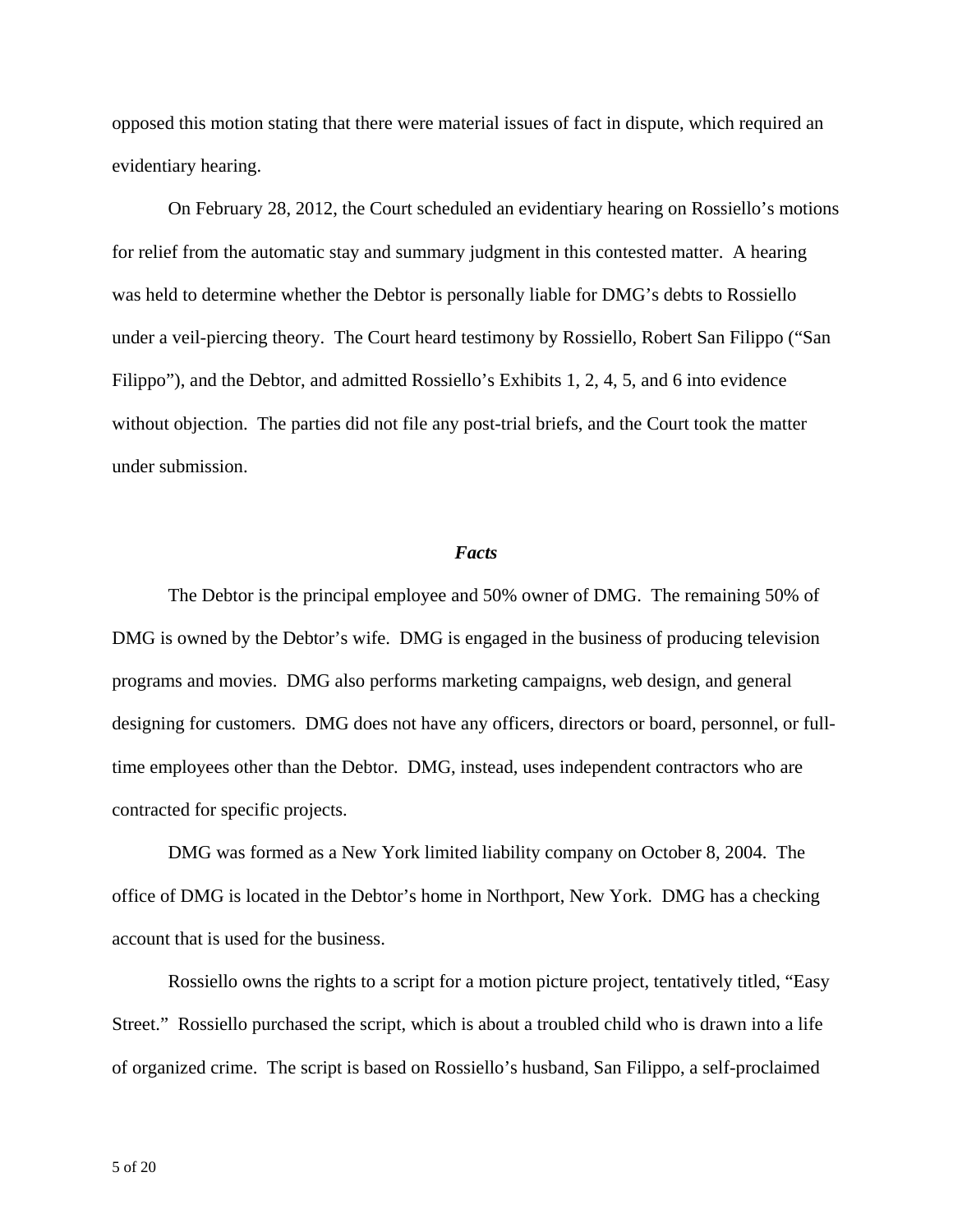former member of an organized crime family. Prior to July 6, 2007, DMG represented to Rossiello that it had the knowledge, ability, resources and contacts to produce Easy Street as a feature film. Rossiello claims that an agreement existed between Rossiello, San Filippo, and DMG for the production of Easy Street. According to Rossiello, the parties agreed that Rossiello would provide funding for the costs of producing the film, including writers, production, film, and actors. During her testimony, Rossiello could not identify any written agreement that explicitly provided restrictions on what DMG was permitted to do with Rossiello's funds. The record before the Court is barren of any formal agreement between DMG and Rossiello setting forth DMG's obligations regarding how Rossiello's money was to be employed. There is, however, testimony establishing an oral agreement between Rossiello and DMG.

Rossiello testified that on July 6, 2007, in reliance on statements by, and at the request of the Debtor, Rossiello had a family friend, Dr. Michael DiStefano, forward \$200,000 to DMG for the production of Easy Street. Preproduction of the film began on or about July 2007. On February 12, 2008, Rossiello wired funds to DMG in the amount of \$50,000, to be used toward the production of Easy Street. On March 24, 2008, Rossiello had another family friend, Adrian Garofalo, send \$40,000 to DMG for production of Easy Street. On April 16, 2008 and April 24, 2008, Adrian Garofalo's company, E/O Media Productions, wired more funds to DMG, in the sums of \$32,000 and \$6,000, to be used toward the production of Easy Street. In sum, \$328,000 was paid to the Debtor on Rossiello's behalf in reliance on the Debtor's assertions that DMG could produce the film. $4$ 

Subsequently, on June 6, 2008 and June 9, 2008, San Filippo sent DMG \$9,000 and \$6,000, respectively, to pay a screenwriter to write an adaptation of the script for Easy Street. It

<sup>&</sup>lt;sup>4</sup> The funds were paid to DMG by Rossiello's friends under agreements that Rossiello was to pay the funds back to her friends.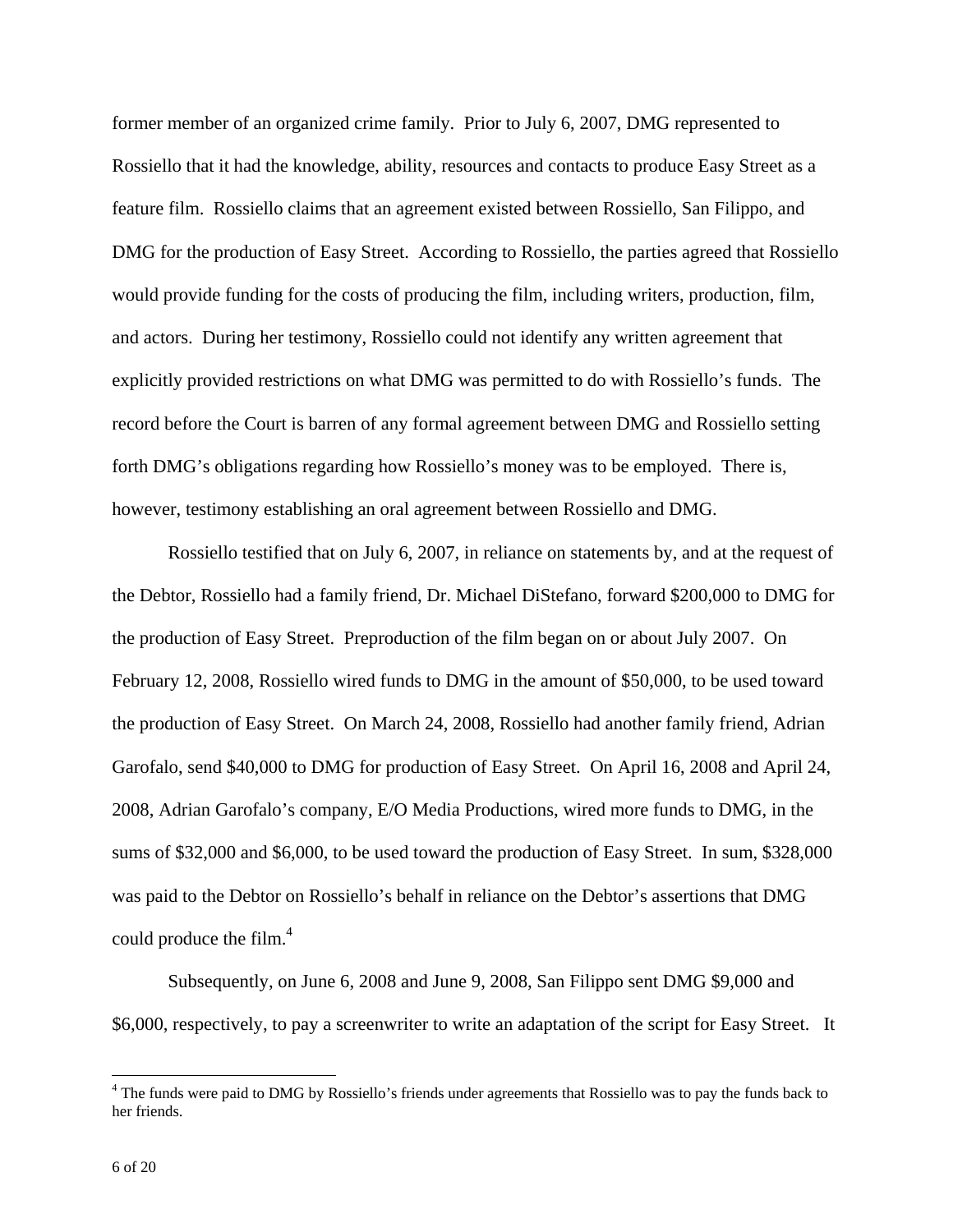is alleged that \$343,000 disbursed to DMG for the production of Easy Street, was instead diverted by the Debtor to pay unrelated business and personal expenses.<sup>5</sup>

The Debtor created expense reports detailing his use of Rossiello's funds to pay for his insurance, mass transit, and other transportation expenses, movies, groceries, office supplies, a Netflix account, internet service, his cellular phone, his landline, attorney's fees, gasoline, hotels, bottled water fees, pet supplies, doctor bills, meals and entertainment, monthly office rent, federal and state income tax, and other federal and state fees.<sup>6</sup> Rossiello alleges that she never authorized the Debtor to use her funds to pay for 100% of the costs of operating DMG's office, particularly when DMG simultaneously had other ongoing projects with other clients. When questioned about the expense reports, the Debtor admitted that the phone bill and rent that were listed on the expense report for Easy Street, for example, were in fact the entire monthly amounts due for DMG's office, despite the fact that there were other ongoing projects. Tr. 2/28/12 at 75.

The Debtor's expense reports also reflected a transfer, in the amount of \$143,811.49, from DMG's business checking account to the Debtor's personal savings account. Only \$32,345 of this money was returned to DMG's account; the balance was not returned or accounted for by the Debtor. Tr. 2/28/12 at Exhibit 5-6. Additionally, the Debtor used Rossiello's funds on trips to Greece, Italy, Germany, and Arizona, allegedly to scout out locations for the movie. Rossiello's money was also used, apparently indiscriminately, for airfare, hotels, and travel expenses. On occasion, the Debtor withdrew Rossiello's money and made no attempt to even record it as an expense attributable to the project but instead recorded it as a cash withdrawal.

During the course of the project, San Filippo was in charge of handling the day-to-day communications with the Debtor concerning the project. DMG provided San Filippo with verbal

 $<sup>5</sup>$  The Plaintiff argued that more than \$400,000 was actually paid to the Debtor. However, the Plaintiff believes that</sup> parts of the funds were spent legitimately and that only \$343,000 was spent by the Debtor improperly.

 $\overrightarrow{6}$  The state and federal fees include, for example, the statutory fees charged to DMG.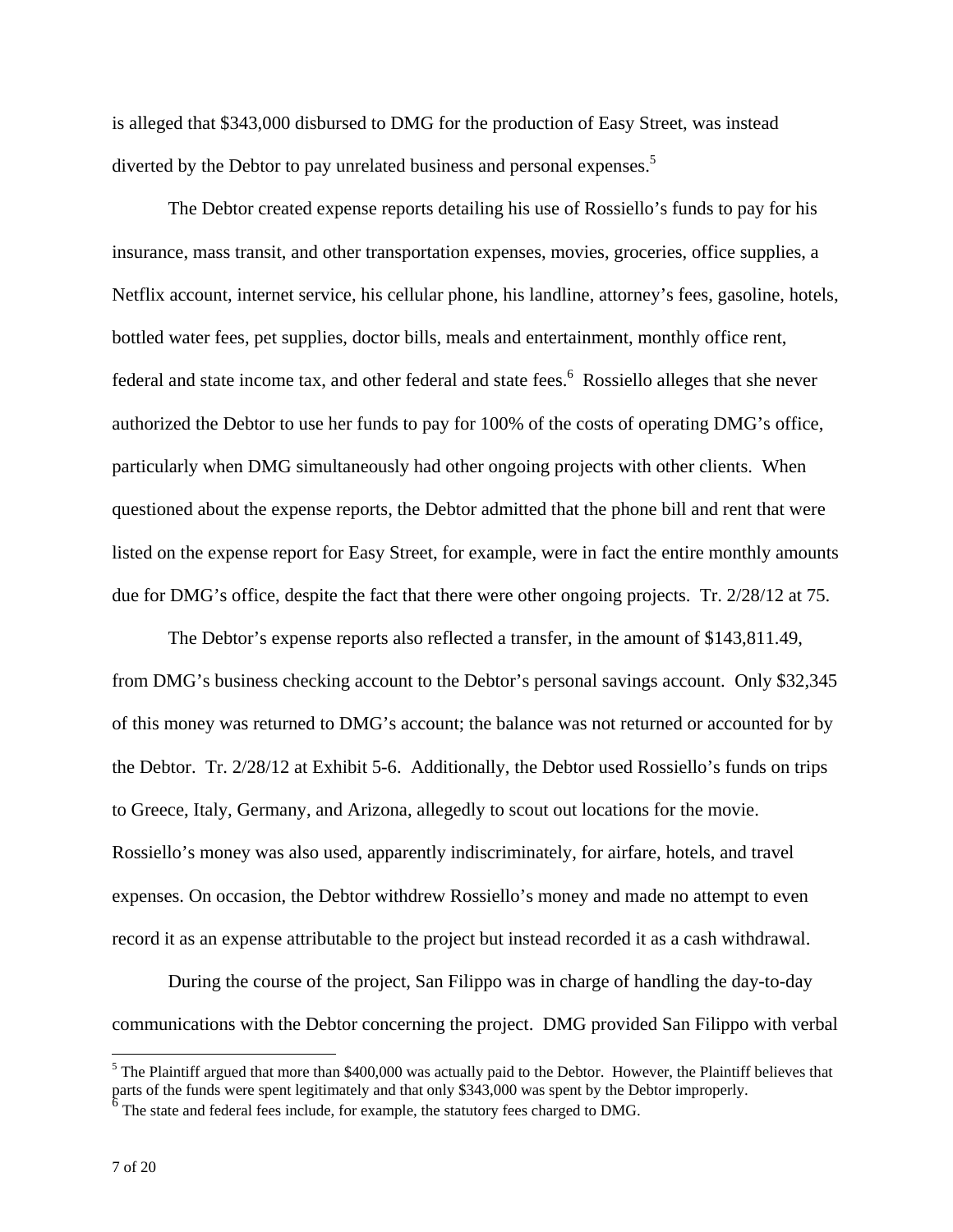and written updates detailing how the funds were utilized. Some of the updates satisfied San Filippo, while others did not. San Filippo discussed all issues regarding the updates with the Debtor. While San Filippo often voiced concerns about how the funds were being utilized or the progression of the project, there were never any writings to evidence the displeasure. When San Filippo was not satisfied with various expenditures or the project's progression, the Debtor would routinely explain that the film project was making progress. However, despite demands for a written accounting, Rossiello and her husband did not receive a written accounting of how the money was spent until after the commencement of the State Court Action. DMG never produced any part of the film, and no money was ever returned.

#### *Discussion*

#### **A. The Limited Liability Company's Harm to the Plaintiff**

The harm alleged by Rossiello is that DMG defrauded Rossiello when DMG converted \$143,811.49 of her funds by transferring them to the Debtor's personal account and failed to use the remaining funds towards legitimate expenses for the film. DMG counters that it used all of Rossiello's funds in connection with the production of Easy Street. DMG essentially argues that because there was no written agreement detailing how it could spend the money, it was therefore free to use the subject funds in any manner it decided and for any purpose it chose. This Court, as previously stated, respects the freedom to contract and recognizes the importance of creating contracts to define the boundaries of transactions. Since there was no written contract here stating what expenditures were permissible, this Court will not consider the legitimacy of each individual expenditure at this time.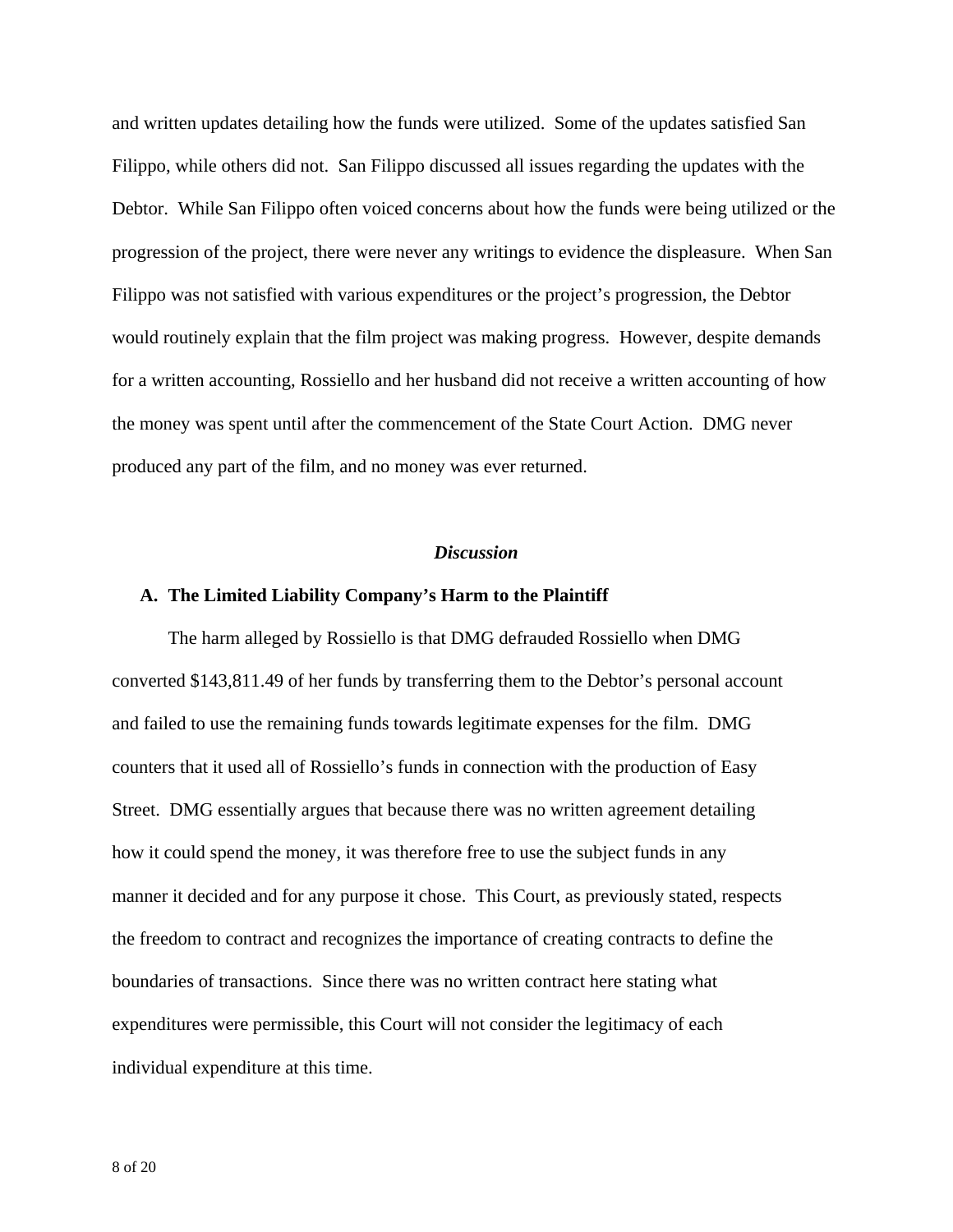However, this Court has determined that DMG has not satisfied its implied duties of good faith and fair dealing under the oral agreement with Rossiello. All contracts have implied duties of good faith and fair dealing, and oral agreements are enforceable. *Jaffe v. Paramount Commc'ns Inc.*, 644 N.Y.S.2d 43, 47 (App. Div. 1996) ("Implied in every contract is a covenant of good faith and fair dealing."); *Metro-Goldwyn-Mayer, Inc. v. Scheider*, 347 N.Y.S.2d 755 (Sup. Ct. 1972) *modified sub nom. Metro-Goldwyn-Mayer Inc. v. Scheider*, 352 N.Y.S.2d 205 (App. Div. 1974). This Court finds that DMG breached its duties of good faith and fair dealing in its transactions with Rossiello. DMG transferred \$143,811.49 from the bank account comprised of funds from Rossiello solely for use on the Easy Street project (the "Easy Street Account") into the Debtor's personal account without justification. Based on DMG's expense reports, the Debtor did not return to the Easy Street Account more than \$32,345 of the \$143,811.49 that DMG had transferred into the Debtor's personal account. *See* Tr. 2/28/12 at Exhibit 5-6. By the Debtor's own testimony, this amount was not income earned by the Debtor.<sup>7</sup> Tr.  $2/28/12$ at 70. Thus, \$111,466 was taken from the Easy Street Account and used improperly by the Debtor for his own personal benefit. DMG violated the implied obligations of good faith and fair dealing when it transferred the money from the Easy Street Account to the Debtor for his own personal benefit. DMG's breach actually and proximately caused monetary harm to Rossiello.

DMG's act of unjustly taking money from the Easy Street Account meets the elements of the tort of conversion under New York law. To establish a conversion claim, the plaintiff must demonstrate that 1) she had an immediate superior right of possession; 2) to the identifiable fund;

<sup>&</sup>lt;sup>7</sup> The Debtor stated that as a salary for his work on Easy Street, he received \$15,000-\$16,000 in total from Rossiello. Tr. 2/28/12 at 68.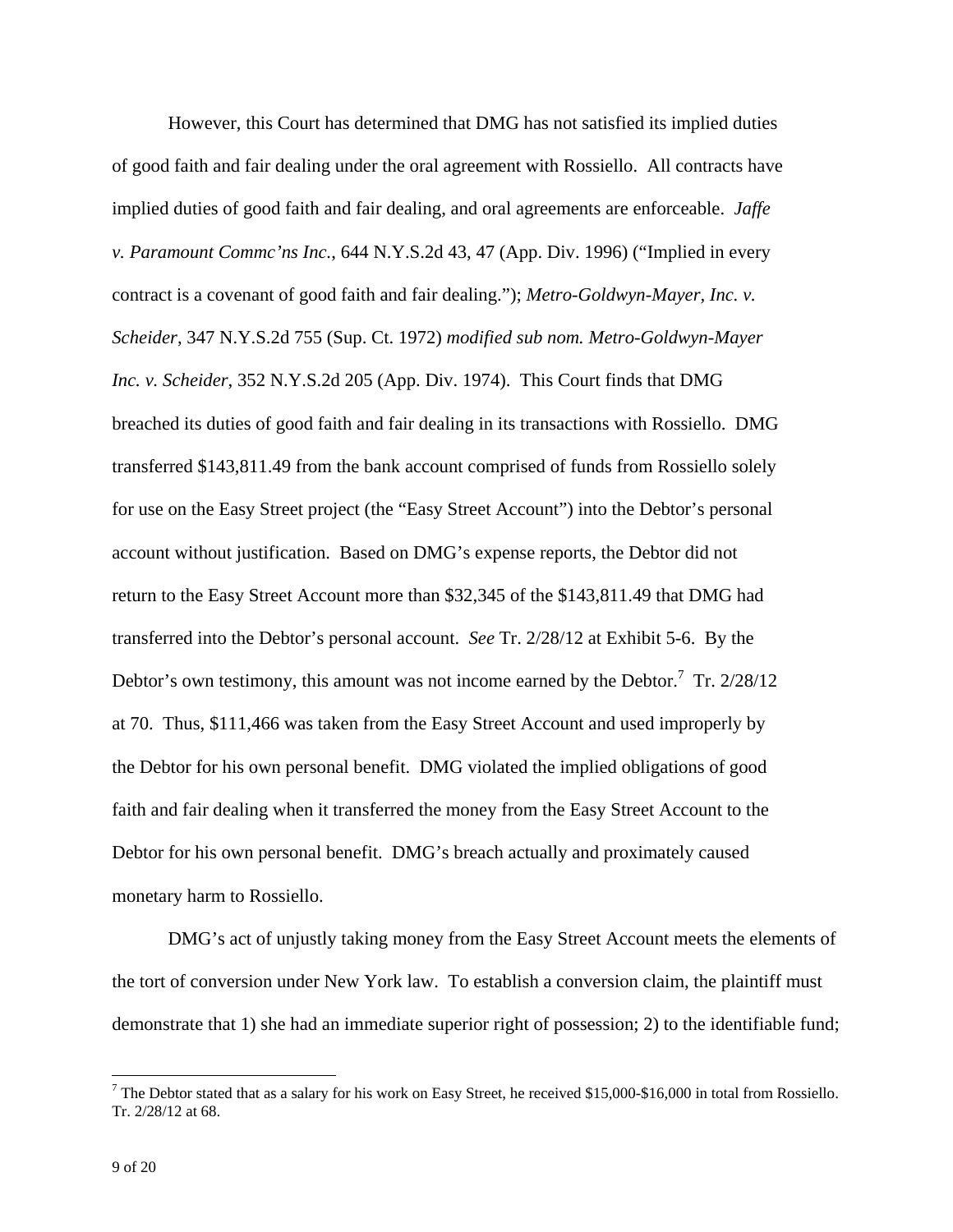3) the exercise by the defendant of unauthorized dominion over the money in question; 4) to the exclusion of the plaintiff's rights. *See Fitzpatrick House III, LLC v. Neighborhood Youth & Family Servs.*, 868 N.Y.S.2d 212, 213 (App. Div. 2008). Here, Rossiello had a superior right to the funds in the Easy Street Account, namely that those funds be used on Rossiello's behalf rather than for the personal benefit of the Debtor. DMG exercised unauthorized dominion over Rossiello's funds when DMG transferred Rossiello's funds to the Debtor's personal account without Rossiello's authorization. After the transfer occurred, Rossiello could not access the funds, and the funds were no longer used on her behalf. Even though there was no written contract specifying how the money was to be spent, DMG was obligated to use the funds for the benefit of the project. There is no evidence that \$111,466 was used this way. Thus, DMG has committed the tort of conversion.<sup>8</sup> As a result, this Court concludes that DMG committed a wrong against Rossiello.

# **B. Piercing the Corporate Veil to Hold the Owner-Debtor Liable for the Limited Liability Company's Debts**

The primary issue before the Court is to determine whether the Debtor should be found liable for the debts of DMG. If the Debtor has no liability for the debts of DMG, then Rossiello can proceed with the State Court Action against DMG. However, if under New York law the Debtor has forfeited, by his actions, the protection of limited liability, then the parties have consented to this Court hearing the entire matter against the Debtor.

As a general rule, a corporation exists independently of its owners as a separate legal entity and a corporation's owners are not liable for the debts of the corporation. *See Anderson v. Abbott*, 321 U.S. 349, 361-63 (1944); *Morris v. State Dep't of Taxation & Fin.*, 82 N.Y.2d 135,

 $8$  In fact, DMG would likely have committed this tort even if DMG had transferred all of the money to the Debtor's personal account and then transferred it all back to the Easy Street Account. Here, DMG's transgressions were even more severe as most of the transfers were not returned to the Easy Street Account nor did the Debtor provide an accounting for the transfers.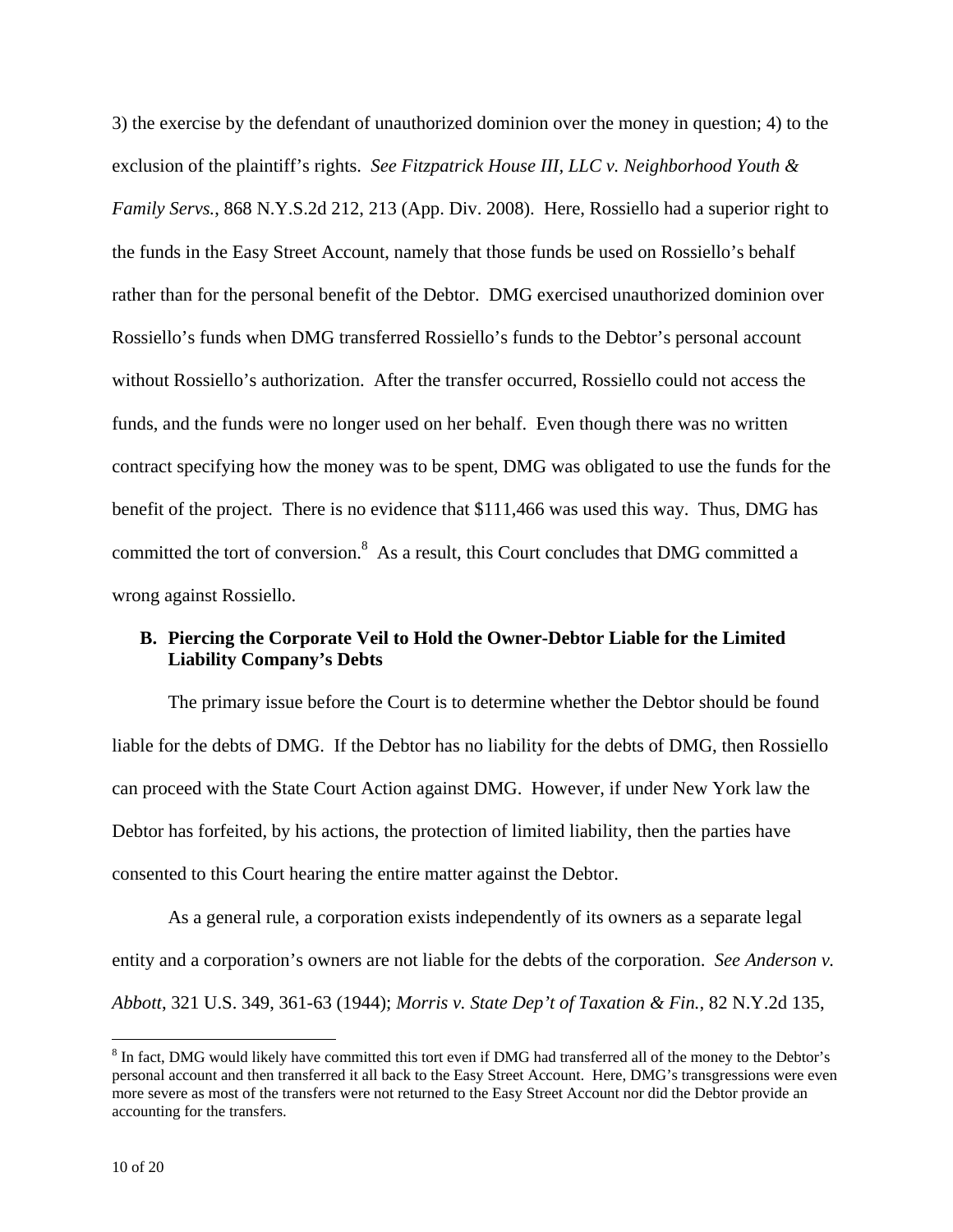140 (1993). Formation of a corporation by its owner for the purpose of limiting liability of the owner is perfectly legal and valid. *Morris*, 82 N.Y.2d at 140. However, New York courts will disregard the corporate form, or pierce the corporate veil, to hold a corporation's owners liable for the debts of the corporation whenever necessary to prevent an injustice or to achieve equity. *Id.* at 142.

 Under New York law, a party seeking to pierce the corporate veil bears the burden of showing that 1) the owner "exercised complete domination of the corporation in respect to the transaction attacked" and 2) "such domination was used to commit a fraud or wrong against the plaintiff which resulted in plaintiff's injury." *See id.* at 141. "The party seeking to pierce the corporate veil must establish that the owners, through their domination, abused the privilege of doing business in the corporate form to perpetrate a wrong or injustice against that party such that a court of equity will intervene." *Id.* at 142.

 The Second Circuit has enumerated a non-exhaustive list of factors relevant to determining whether a corporation has been "dominated" by its owners:

(1) the absence of the formalities and paraphernalia that are part and parcel of the corporate existence, *i.e.*, issuance of stock, election of directors, keeping of the corporate records and the like, (2) inadequate capitalization, (3) whether funds are put in and taken out of the corporation for personal rather than corporate purposes, (4) overlap in ownership, officers, directors, and personnel, (5) common office space, address and telephone numbers of corporate entities, (6) the amount of business discretion displayed by the allegedly dominated corporation, (7) whether the related corporations deal with the dominated corporation at arms length, (8) whether the corporations are treated as independent profit centers, (9) the payment or guarantee of debts of the dominated corporation by other corporations in the group, and (10) whether the corporation in question had property that was used by other [sic] of the corporation as if it were its own. *Wm. Passalacqua Builders, Inc. v. Resnick Developers South, Inc.*, 933 F.2d 131, 139 (2d Cir. 1991).

No one factor is determinative and courts must conduct a broad-based inquiry into the totality of the facts to determine whether the party seeking to pierce the corporate veil has established the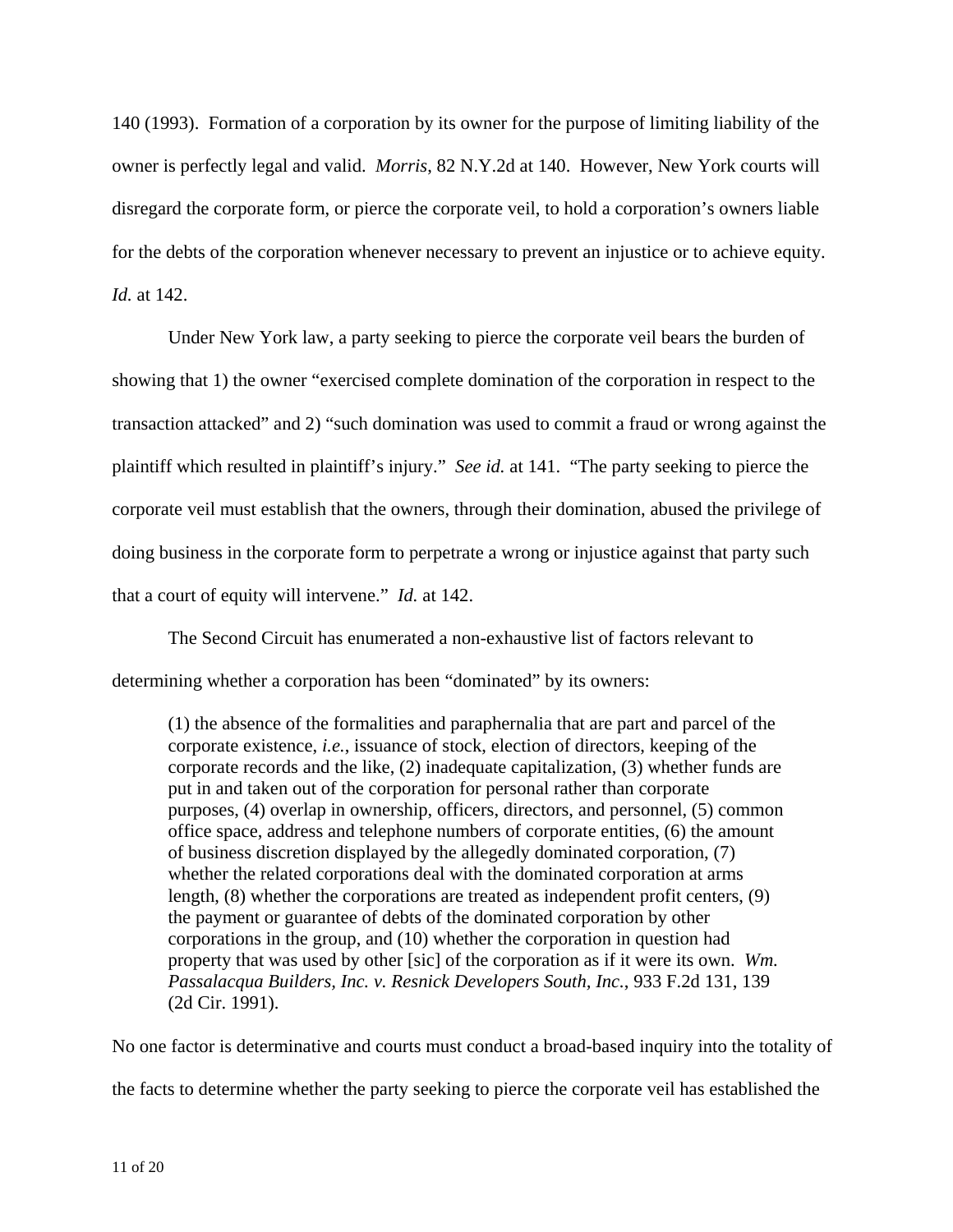domination prong of the test. *See id.*; *see also Pergament v. Precision Sounds DJ's, Inc. (In re Oko)*, 395 B.R. 559, 564-65 (Bankr. E.D.N.Y. 2008) (finding defendant abused the corporate form based on the totality of the circumstances).

Under the second prong of the New York standard, the party seeking to pierce the corporate veil must also establish that the domination was used to commit "a wrongful or unjust act toward the plaintiff," which caused injury to the plaintiff. *Morris*, 82 N.Y.2d at 141-42. Actual or common law fraud need not be proven. *See DER Travel Servs. v. Dream Tours & Adventures*, No. 99-2231, 2005 WL 2848939, at \*9 (S.D.N.Y. Oct. 28, 2005).

In New York, courts use the same standard to pierce the veils of limited liability companies. *See Retropolis, Inc. v. 14th St. Dev. LLC*, 797 N.Y.S.2d 1, 2 (App. Div. 2005). The doctrine of piercing the corporate veil applies to limited liability companies just as it does to corporations. *See* N.Y. LTD. LIAB. CO. LAW § 609 (McKinney).

Here, Rossiello alleges that DMG and the Debtor are to be treated as one and the same. Rossiello argues that the corporate veil should be pierced, and that the Debtor should be held liable for the debts of DMG.

In contrast, the Debtor's position is that there was no contract stating what the Debtor could or could not do with the funds provided by Rossiello. The Debtor alleges that he was not bound to use the funds for any certain expenses. The Debtor also argues that regardless of any agreement regarding allowed expenses, the Debtor used all of the funds for legitimate expenses for the preproduction of Easy Street.

 Both prongs of the standard for piercing the corporate veil, as found in *Morris* and further defined by the Second Circuit, have been met here. *See Wm. Passalacqua Builders, Inc. v. Resnick Developers South, Inc.*, 933 F.2d 131, 139 (2d Cir. 1991); *Morris v. State Dep't of*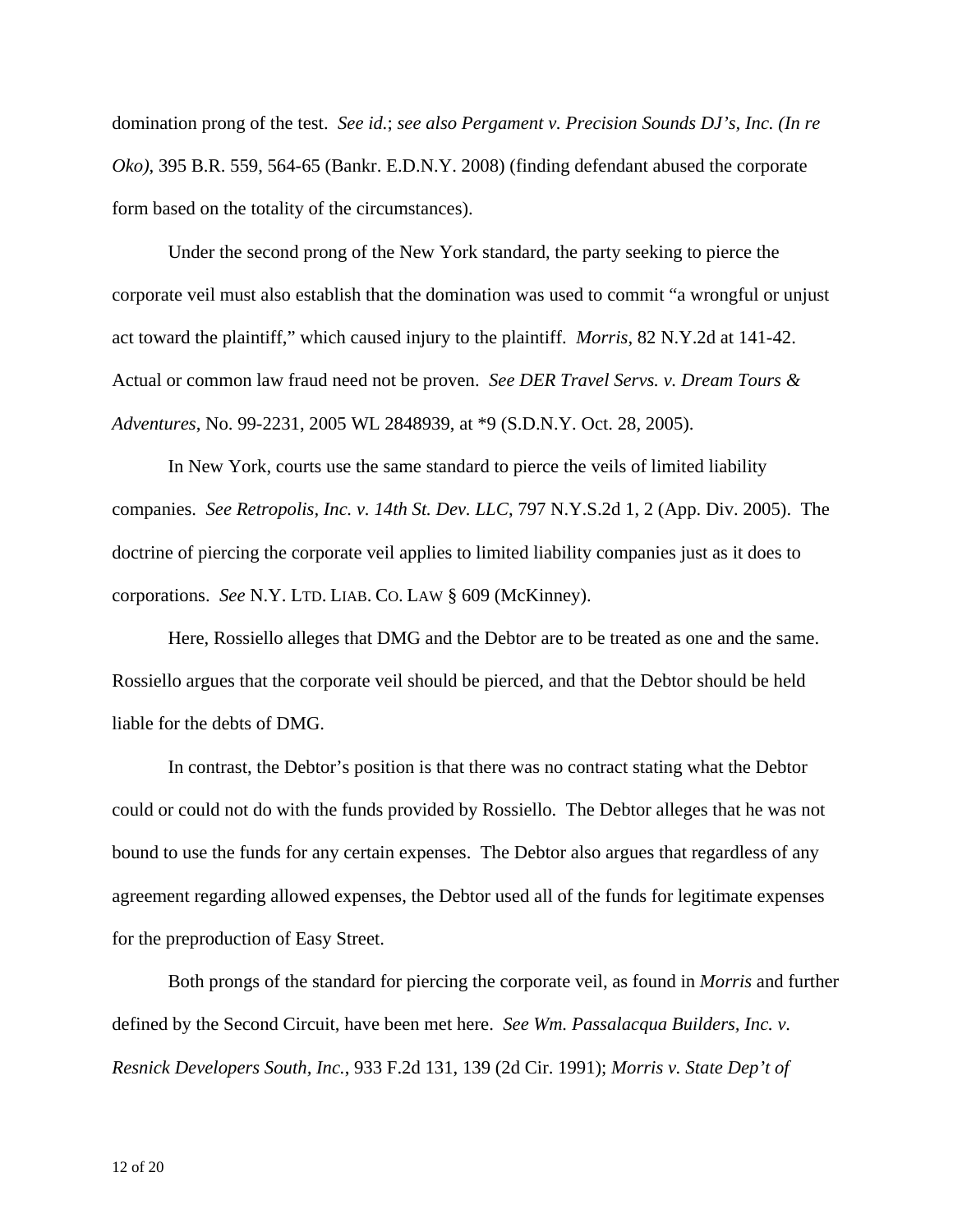*Taxation & Fin.*, 82 N.Y.2d 135, 141 (1993). The first prong requires that "the owners exercised complete domination of the corporation in respect to the transaction attacked." *Morris*, 82 N.Y.2d at 141. The Court will analyze this "domination" element of piercing using the factors set forth in *Wm. Passalacqua Builders*, 933 F.2d at 139.

## *Absence of corporate formalities*

DMG does not observe any corporate formalities. According to the Debtor's testimony, DMG does not have any officers, directors or board, personnel, or full-time employees besides the Debtor. Tr. 2/28/12 at 62-63. DMG, instead, uses independent contractors who are paid on a 1099 basis. Tr. 2/28/12 at 62-63. These independent contractors are contracted for specific projects and have no affiliation with, or connection to, DMG otherwise. Tr. 2/28/12 at 62-63. The Debtor has been DMG's sole employee since its inception. Tr. 2/28/12 at 62-63. The Debtor receives a salary only when DMG is working on projects. Tr. 2/28/12 at 63.

DMG has a business checking account. However, the Debtor testified that the business account has sometimes been used, allegedly accidentally, to pay for personal expenses. The Debtor testified that DMG did file taxes, but copies of tax returns could not be produced. DMG has also paid its own bills. Tr. 2/28/12 at 70-72. On balance, this factor weighs in favor of piercing the corporate veil.

#### *Inadequate capitalization*

Rossiello maintains that DMG was inadequately capitalized. Adequate capitalization is integral to the veil-piercing analysis, particularly in the context of a closely-held corporation. *See Anderson v. Abbott*, 321 U.S. 349, 362 (1944) ("An obvious inadequacy of capital, measured by the nature and magnitude of the corporate undertaking, has frequently been an important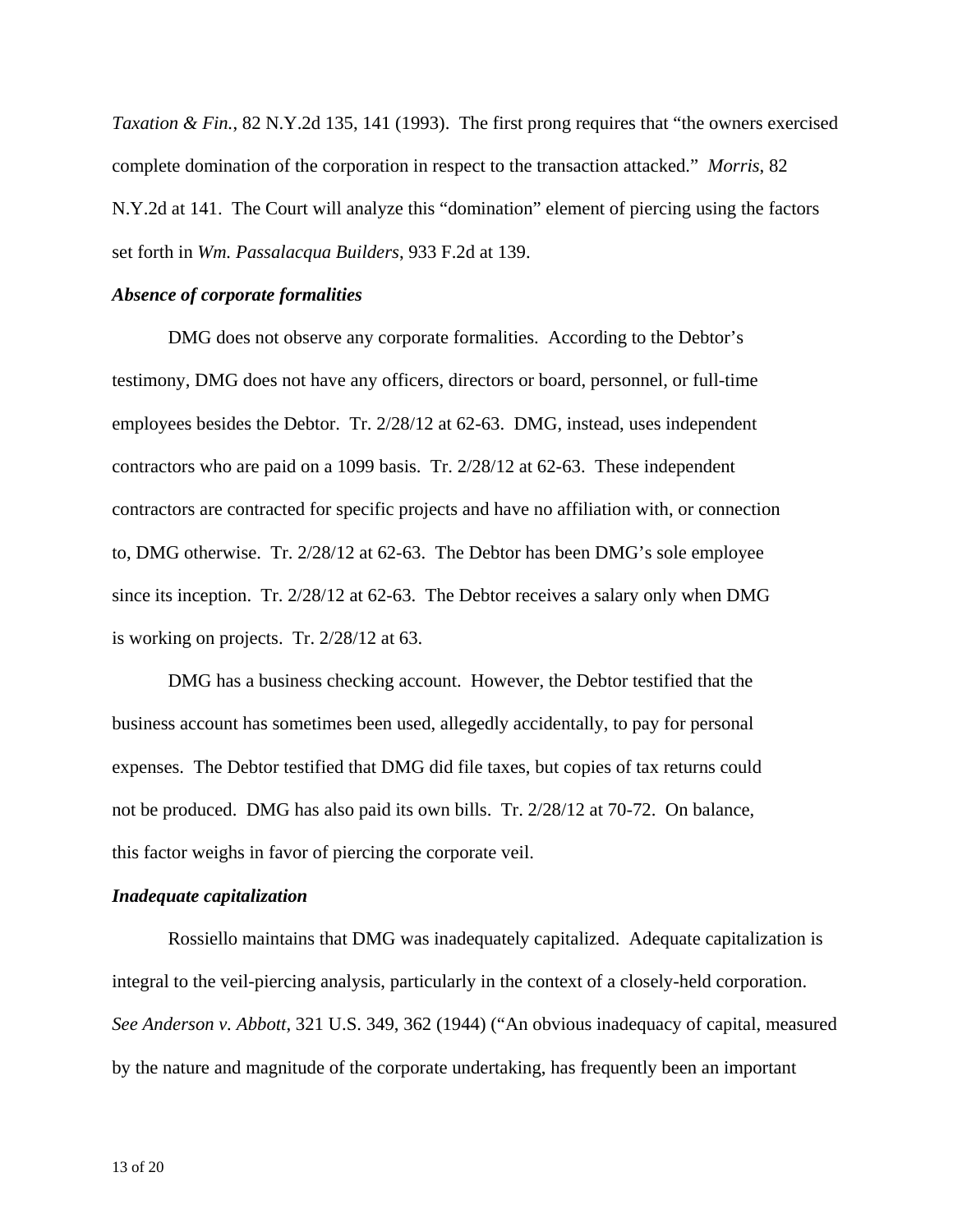factor in cases denying stockholders their defense of limited liability."); *see also DeWitt Truck Brokers, Inc. v. W. Ray Flemming Fruit Co.*, 540 F.2d 681, 684-85 (4thCir. 1976). The benefit of limited liability for corporate shareholders does not come without responsibility. Typically, corporations that are undercapitalized in such a way as to ensure that entities doing business with the corporation will have no way to recover damages against the corporation will not receive the benefit of limited liability.

To permit the creation of an inadequately capitalized corporation as a separate entity is incompatible with the concepts underlying an independent existence. Where it is sought on the one hand to make available to general or tort creditors only an illusory amount compared with the size of the business and the public responsibility inherent in its very nature, while on the other hand advancing necessary expenses through secured devices, it would be a gross inequity to allow such a flimsy organization to provide a shield for personal liability. Courts will not tolerate arrangements which throw all the risks on the public and which enable stockholders to reap profits while being insulated against losses. *Mull v. Colt Co.,* 31 F.R.D. 154, 164-65 (S.D.N.Y. 1962) (denying motion to dismiss).

The Debtor testified that as of February 2012, DMG did not have any capital at all. Tr.

2/28/12 at 65. Thus, the Court finds that DMG was not adequately capitalized. As such,

this factor weighs in favor of piercing the corporate veil.

# *Personal use of corporate assets*

### *i. Intermingling of Funds between the Debtor and DMG*

Rossiello claims that there were numerous instances when the Debtor intermingled DMG's funds with his personal funds. The Court admitted into evidence, as Exhibits 5 and 6, expense reports created by the Debtor that detailed all of the money received and the expenses incurred by DMG in connection with Easy Street. The expense report admitted as Exhibit 5 was titled "Reconciliation of Expenses" for Easy Street. The expense report admitted as Exhibit 6 was titled "Reconciliation of Funds Received from Bobby San Filipo [sic]." The bank account that contained the funds used to pay the expenses in Exhibits 5-6 was the Easy Street Account.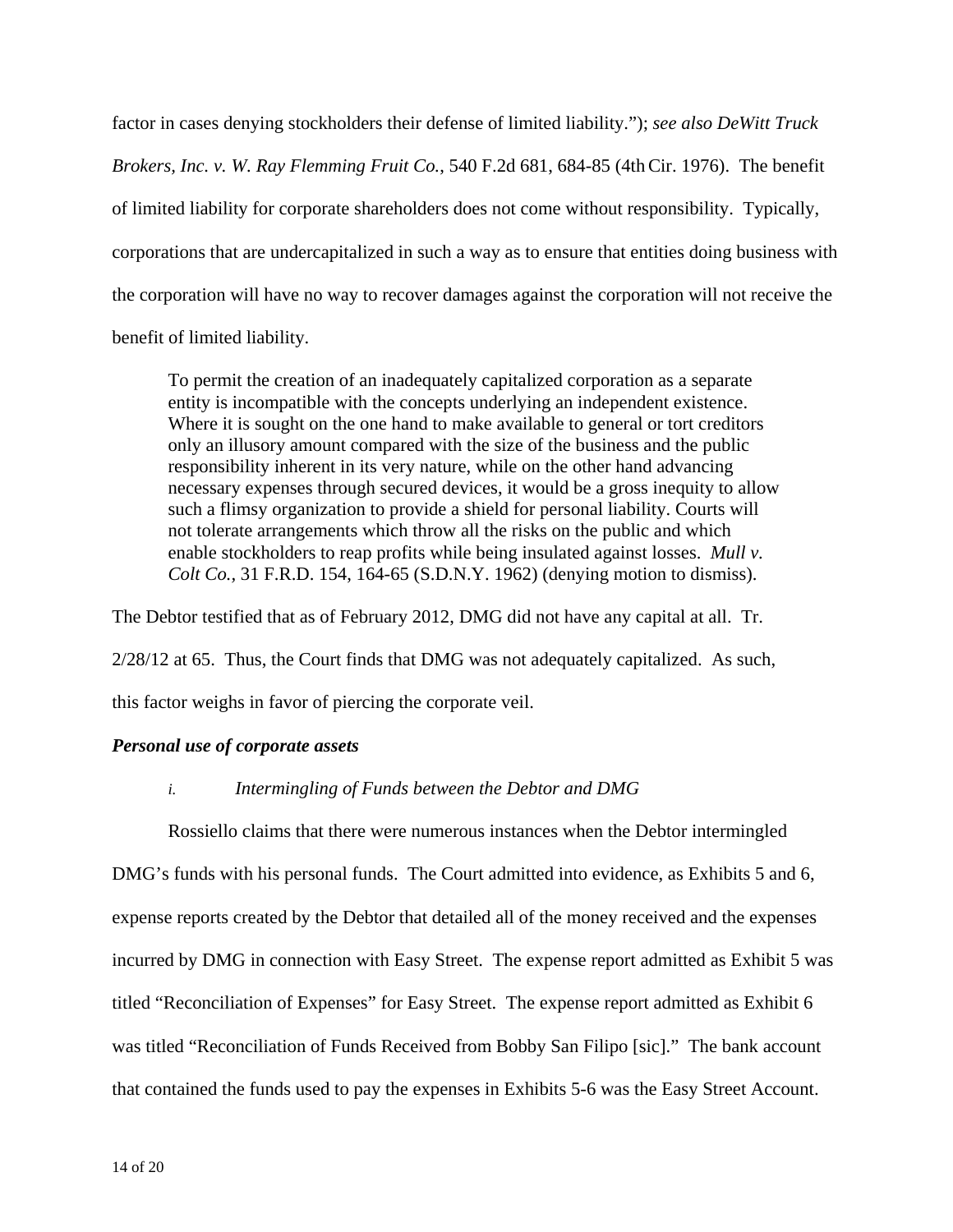The expense reports admitted into evidence contained a transfer, in the amount of \$143,811.49, from the Easy Street Account to the Debtor's personal savings account dated August 6, 2007. Tr. 2/28/12 at Exhibit 5; *Id.* at 76-77. The Debtor testified that six months prior to the transfer there had been an incident of fraud related to a DMG checking account, which caused TD Bank to begin monitoring the account. Tr. 2/28/12 at 78. The Debtor stated that he made the transfer to his personal savings account because of this fraud that had occurred in connection with the account half a year prior.<sup>9</sup> *Id.* The Debtor claimed that transferring business funds to his personal account would allow him to use his personal debit checking card while he was in Europe on business, without incurring any further problems. Tr. 2/28/12 at 77. When asked why the Debtor had to move the money out of the Easy Street Account if the bank was monitoring it, the Debtor responded that he was concerned that if the account was hacked into, it would take a long time to recover the money. Tr. 2/28/12 at 79. The Debtor testified that the bank told him not to keep a large balance in the Easy Street Account until the bank could determine what was happening with the account. Tr. 2/28/12 at 79. This does not explain, however, why the Debtor transferred the money from Rossiello into this "unsafe" account after the fraudulent activity, or why he transferred the money to his personal account rather than to a different DMG account. The Debtor's explanation for the transfer into his personal account lacks credibility and is not supported by any documentary evidence regarding TD Bank's suggestions.

 $9<sup>9</sup>$  It is not clear from the Debtor's testimony whether the fraudulent activity occurred in connection with the Easy Street Account or some other account held by DMG.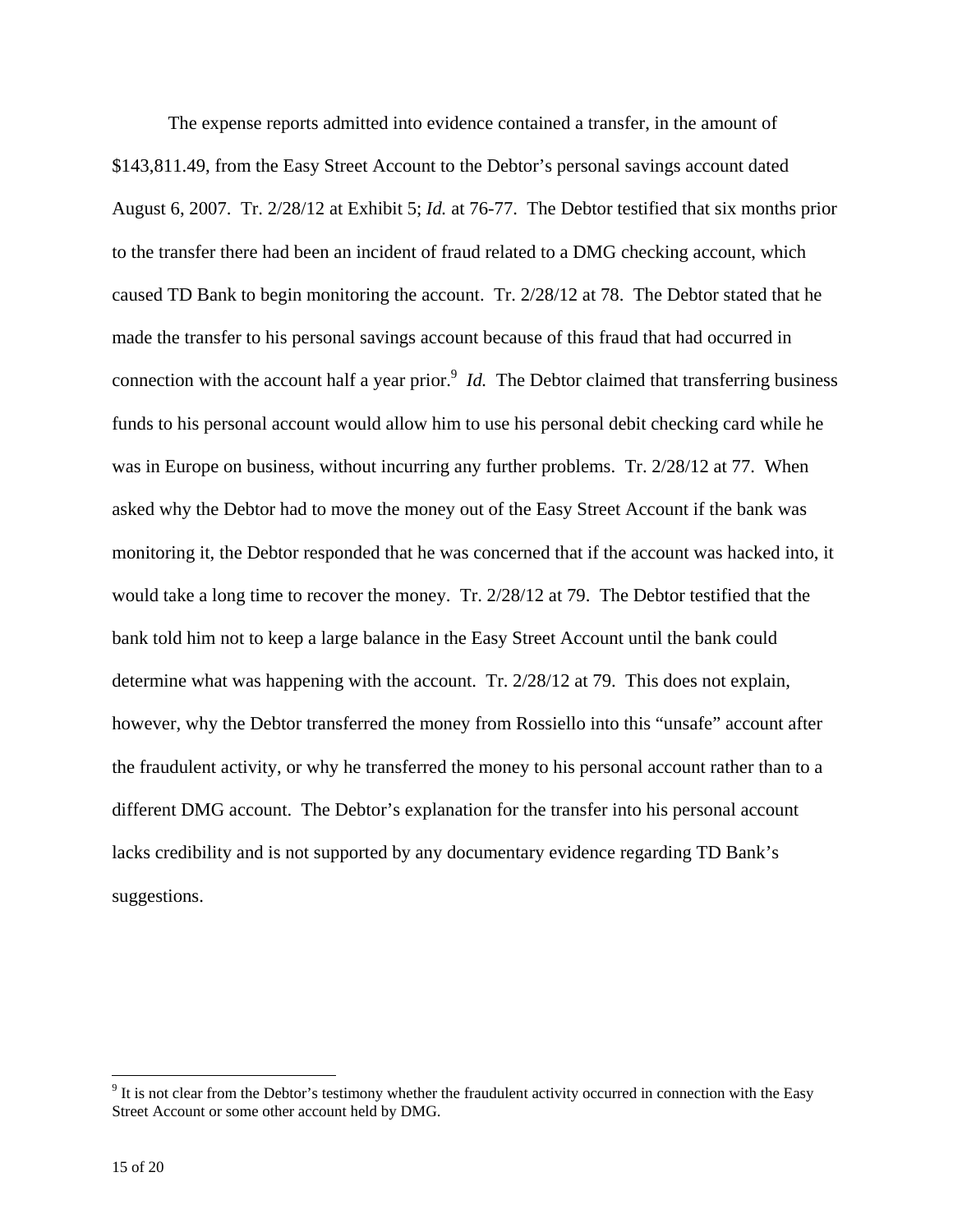The Debtor testified that upon returning from Europe he transferred \$143,000, in a series of transfers over several months, back into DMG's checking account.<sup>10</sup> Tr. 2/28/12 at 80-81. The Debtor testified that he kept the money in his savings account prior to that time and would only transfer it back to DMG when certain bills had to be paid. Tr. 2/28/12 at 84. However, the expense reports provided by the Debtor indicate that only \$32,345 was transferred to DMG's business account. Tr. 2/28/12 at 85. No bank statements were entered into evidence or produced at the evidentiary hearing to verify what happened to the balance of the money that the Debtor had transferred from the Easy Street Account into his own personal account. Tr. 2/28/12 at 85- 86. At least \$111,466 of the funds deposited into the Easy Street Account were commingled with the Debtor's funds and not returned to the Easy Street Account. Further, the Debtor failed to offer any credible explanation as to how these funds were used.

The Debtor testified that the funds in the Easy Street Account were used to pay the salaries and expenses for eight people working exclusively on Easy Street for DMG. Tr. 2/28/12 at 66. According to the Debtor, eight people were contracted out full time to assist in the preproduction of Easy Street. Tr. 2/28/12 at 67. The people who worked on other DMG projects were paid from money provided solely to fund those projects, according to the Debtor. Tr. 2/28/12 at 67. When the Debtor was asked how the DMG debit card was used, the Debtor responded that it was used to pay for his gas to travel to possible filming locations and for food for the people who were working on the particular project. Tr. 2/28/12 at 64.

### *ii. Use of Easy Street Account as Personal ATM or Personal Bank*

The Debtor put corporate assets to personal use in other ways. For example, the Debtor used the Easy Street Account as a personal ATM at times. Tr. 2/28/12 at Exhibit 5. The Debtor

 $10$  There is no mention of what happened to any interest that accrued while the money was in the Debtor's personal savings account. The Debtor also failed to explain whether TD Bank declared that the Easy Street Account no longer required monitoring.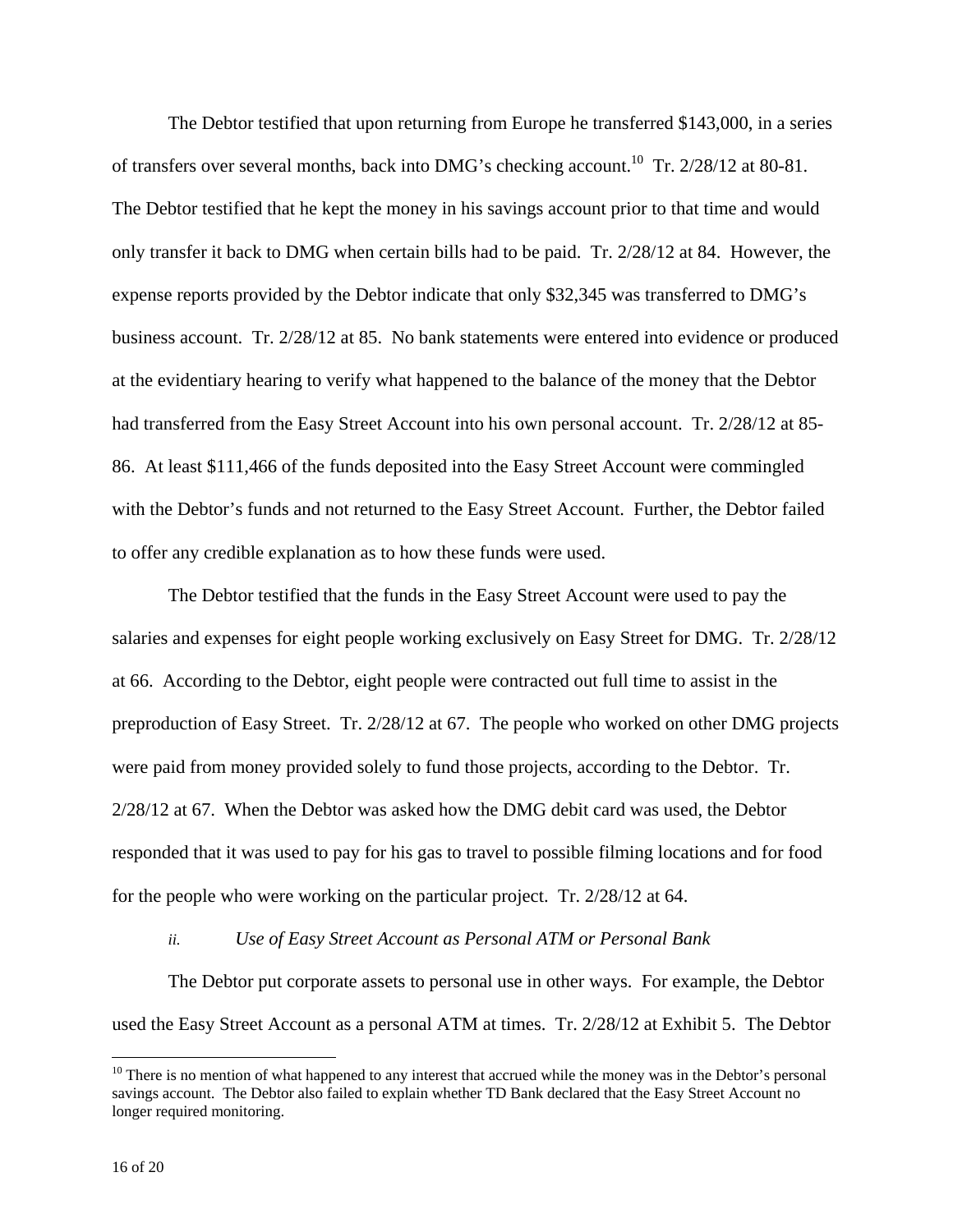would note the description of his expense as "Cash" on his expense report. *Id.* This notation was made numerous times without any explanation as to exactly what the Debtor was paying for with the cash.

### *iii. Conversion of Funds for Personal Use*

According to the Debtor's own expense reports, the Debtor used the money from the Easy Street Account to pay for transportation expenses, movies, groceries, utilities, attorney's fees, gasoline, hotels, pet supplies, doctor bills, meals and entertainment, the full balance of the Debtor's monthly office rent, federal and state income taxes, and other federal and state fees incurred by DMG. Tr. 2/28/12 at Exhibit 5-6. Rossiello alleges that she never authorized the Debtor to use her funds to pay for 100% of the costs of operating the Debtor's office, particularly when DMG simultaneously had other ongoing projects with other clients. Tr. 2/28/12 at 55, 72. The Debtor testified, however, that all of the meal and restaurant charges on the Easy Street Account were related to the production of Easy Street, and thus, that the Debtor was justified in using the Easy Street Account to pay for them. Tr. 2/28/12 at 92. The Debtor also testified that any charges for pet supplies or other personal charges on the Easy Street Account were instances of him accidentally charging the Easy Street Account instead of his personal account as a result of mixing up his debit cards. Tr. 2/28/12 at 92.

It is clear that the Debtor and Rossiello disagree over whether each expenditure from the Easy Street Account was legitimate and authorized. However, due to the absence of any written agreement between the parties as to exactly how Rossiello's funds could be used, this Court refrains from making a determination as to whether each expense was appropriate and legitimate. The Court is not making any finding as to the validity of individual expenses. The issue at this point is whether the corporation was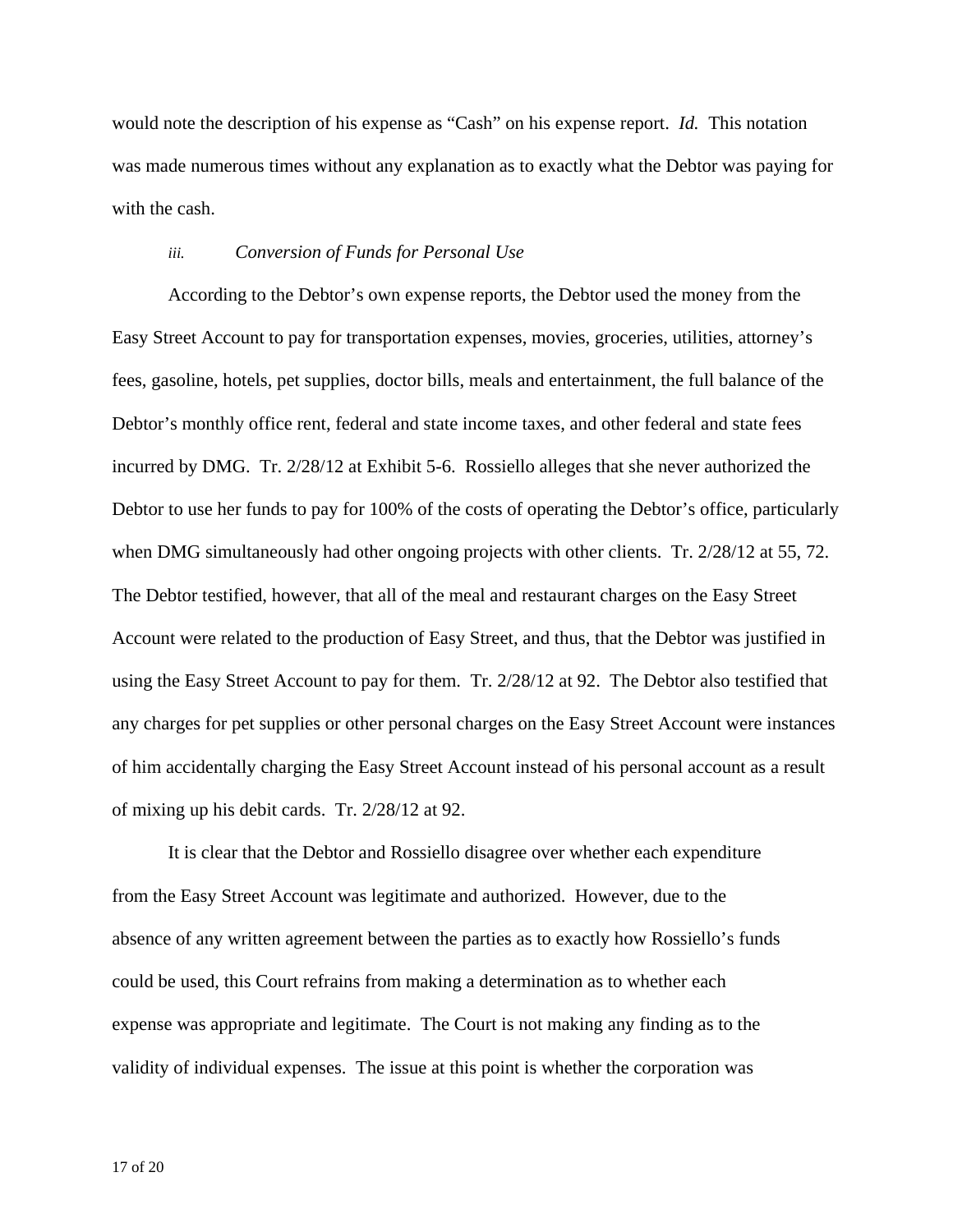dominated such that the corporate veil should be pierced. Since funds were commingled between personal and business accounts with no apparent legitimate business reason, this factor weighs heavily in favor of piercing the corporate veil.

# *Overlap in ownership, officers, directors; common office space; amount of business discretion displayed by the allegedly dominated corporation; whether the corporation had property that was used by others as if it were its own*

The Debtor and his wife are the sole members of DMG. Tr. 2/28/12 at 58. Each is a 50% owner of DMG. Tr. 2/28/12 at 58. There are no other shareholders or stockholders of DMG. Tr. 2/28/12 at 58. The Debtor's wife, however, is not an active member of DMG. Tr. 2/28/12 at 59. The Debtor's wife only receives money from DMG if there is extra money in the company at the end of the year. Tr. 2/28/12 at 59. The Debtor's wife does not invest any money in DMG. Tr. 2/28/12 at 60.

 DMG does not have any officers or directors. Tr. 2/28/12 at 62. The Debtor is DMG's sole employee. Tr. 2/28/12 at 62-63. All business decisions of DMG or for DMG are made by the Debtor. *See* Tr. 2/28/12 at 62-63.

The office of DMG is located in the Debtor's home. Tr. 2/28/12 at 61. DMG's office is not in an attached part of the house; instead, it is actually in a room in the Debtor's house. *See* Tr. 2/28/12 at 61. In fact, the room is used as DMG's office and also as a personal study room for the Debtor. Tr. 2/28/12 at 61.

It is undisputed that the Debtor, for all practical purposes, is the sole member, manager, and employee of DMG. It is undisputed that the Debtor was the sole decision-maker for DMG. In the case of closely-held corporations, these facts are not uncommon, and often create a scenario where a sole principal dominates corporate decision-making. As such, these facts are neutral in the context of closely-held corporations and are not enough to pierce the corporate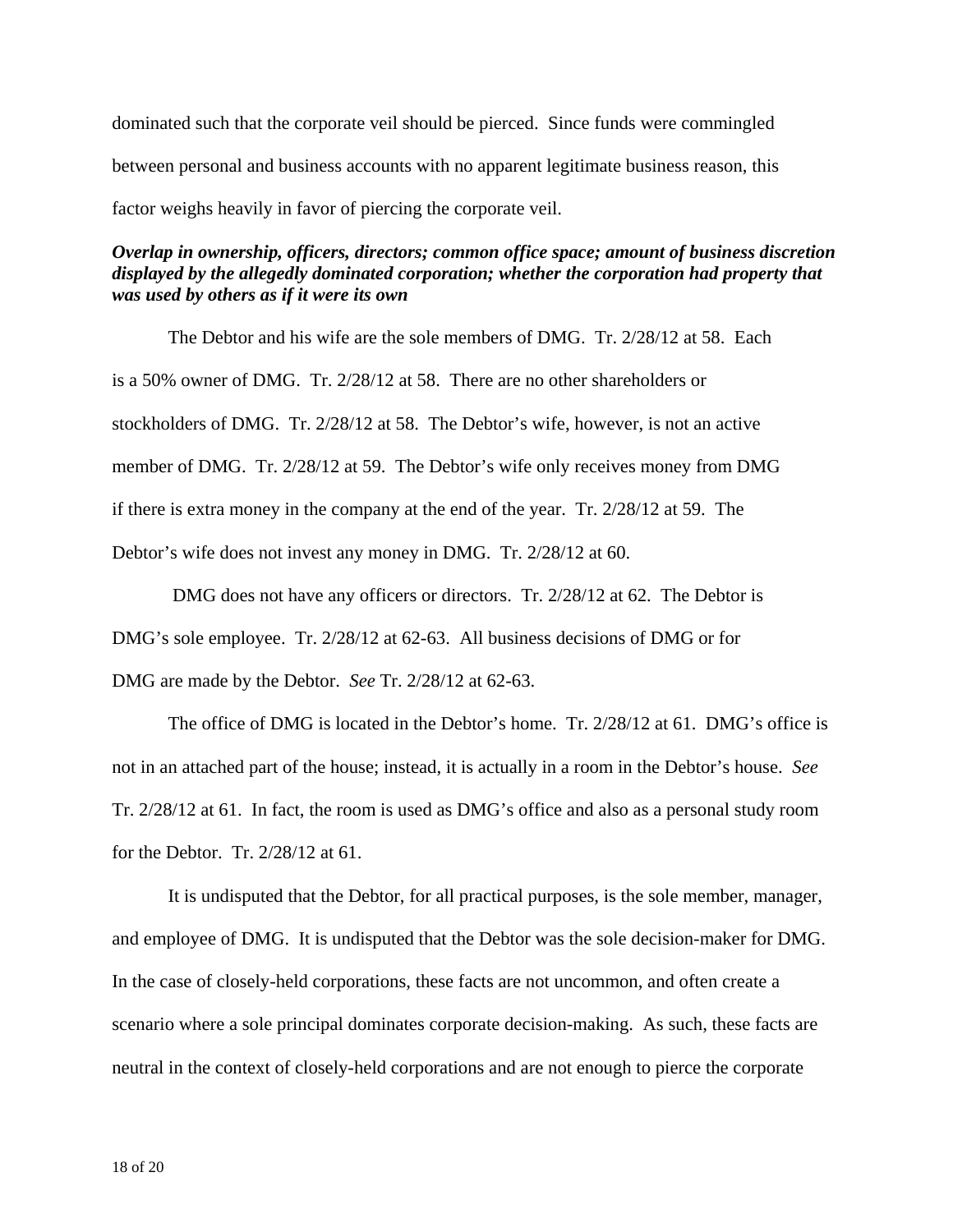veil.*See William Wrigley Jr. Co. v. Waters*, 890 F.2d 594, 601 (2d Cir. 1989) (application of domination factors to small privately held corporations can be difficult "where the trappings of sophisticated corporate life are rarely present"). These factors must be considered in the context of other factors showing domination of DMG by the Debtor, and the abuse of "the privilege of doing business in the corporate form to perpetrate a wrong or injustice." *See Morris v. State Dep't of Taxation & Fin.*, 82 N.Y.2d 135, 142 (1993).

# *Whether the Related Corporations were treated as independent profit centers; Payment or guarantee of debts of the Corporation by other Corporations in the Group*

DMG does not have any corporate parents or subsidiaries. Therefore, this element is not applicable.

Based on the totality of the record it is clear that the Debtor dominated and controlled DMG. However, domination is but a piece of the puzzle and is not, by itself, a basis to pierce the veil and eliminate the benefits of corporate ownership. It must also be proven that the Debtor's domination was used to commit "a wrongful or unjust act." *Id.* at 141-42. As a matter of New York law, this Court cannot pierce the corporate veil unless there has been wrongdoing toward the plaintiff.

The harm alleged by Rossiello is that the Debtor used DMG to defraud Rossiello, or at least used DMG to convert her funds for his own personal use. The Court has examined DMG's conduct and finds that DMG did commit a wrong against Rossiello. Since this Court also found that the Debtor dominated DMG, the Court's analysis of the second prong of the piercing standard will be determinative in the Court's consideration of whether to pierce the corporate veil to hold the Debtor liable for the wrong committed by DMG.